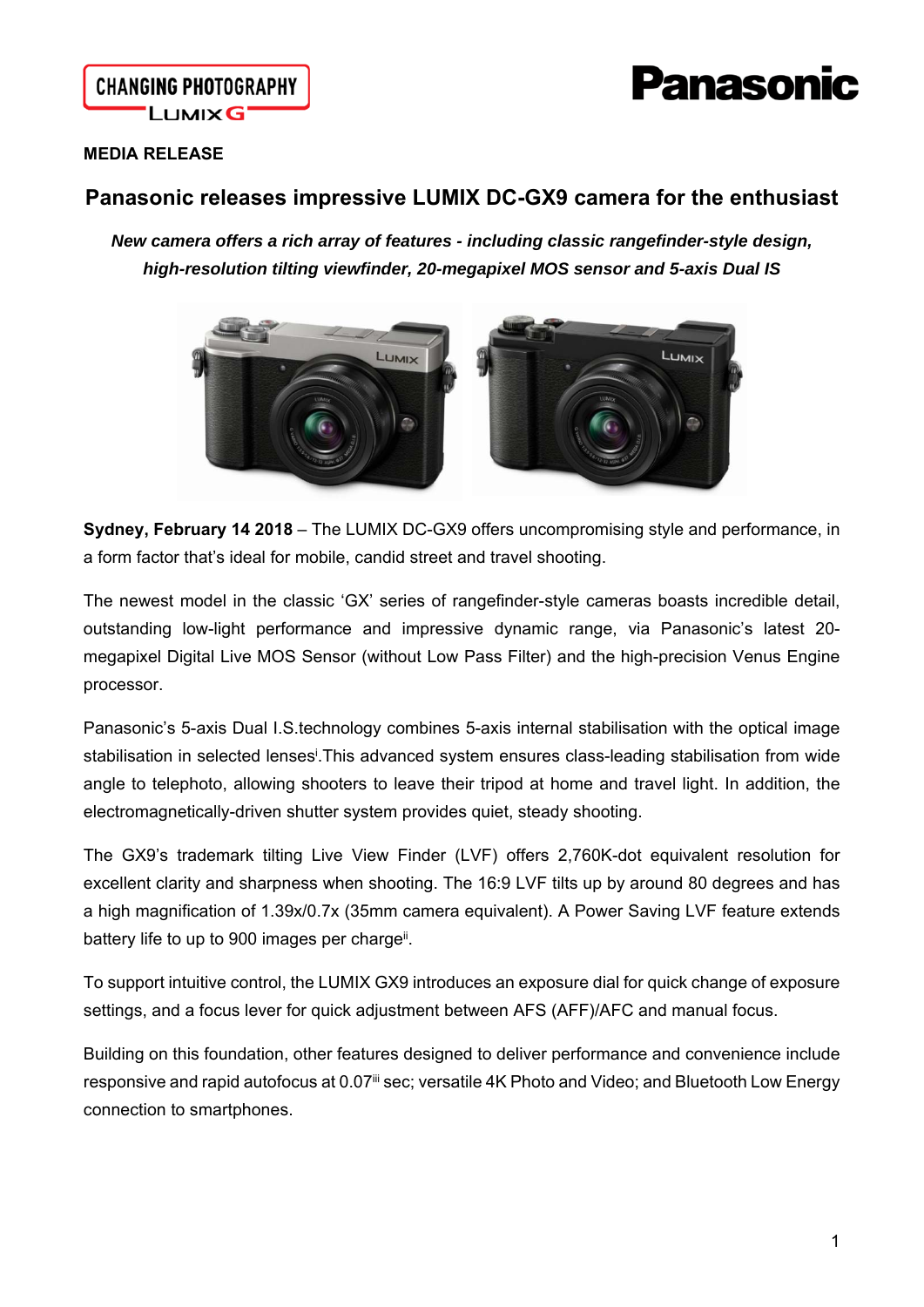Scott Mellish, Product Marketing Manager, Imaging, Panasonic, said: "The GX9 delivers the very best in LUMIX image quality with the same sensor as Panasonic's flagship G9. At the same time, its unobtrusive size supports natural, spontaneous photography of people and places."

The DC-GX9 will be available in Australia in April 2018 from photographic specialists and consumer electronics retailers. Colours available are: Black, or two-tone Silver and Black.

#### **DC-GX9 single lens kit with 12-32mm lens: RRP \$1,399**

#### **Key Features**

At the heart of the GX9, the 20-megapixel Digital Live MOS sensor (without Low Pass Filter) and the high-precision Venus Engine processor deliver stunningly natural images. Three-dimensional Colour Control balances hue, saturation and brightness for rich colour reproduction from dark to light. High Precision Multi Process Noise Reduction both identifies noise and preserves detail, supporting lowlight shooting at ISO 25600.

The camera offers outstanding ergonomics with a 2,760K-dot equivalent LVF and approximately 1240K-dot touch monitor. An Eye Sensor is activated simply by looking into the viewfinder. The GX9's trademark tilting viewfinder conveniently tilts up by approximately 80 degrees. This and the tilting monitor enable 'shooting from the hip', which is less confronting and allows the photographer to blend in to the environment and capture fleeting moments and lively streetscapes.

Panasonic's Dual I.S. technology can support up to  $4^{\text{iv}}$  stops of image stabilisation – enabling shooting still subjects handheld at slower shutter speeds and ISO values, as well as supporting telephoto focal lengths. Providing further aid to the photographer, the GX9 has excellent autofocus in low-light environments, with -4EV luminance detection in Low Light AF. Live View Boost allows scenes to be electronically illuminated in almost total darkness to check accuracy in Live View before shooting.

The GX9 backs its excellent imaging credentials with Panasonic's 4K suite. On this new model, Panasonic has made it easier to select the best shot from hundreds on a reel with Auto Marking, which highlights images that contain movement or faces. In addition, the new in-camera Sequence Composition function allows a sequence of images to be shown within one shot – for example the trajectory of a motorbike jump, the arc of a diver leaving the board, or the movement of a dancer.

The GX9 also incorporates the full range of Panasonic's 4K capabilities, including 4K Video with 4K Live Cropping for stable panning and zooming during recording; and 4K Photo with 4K Pre-burst mode which shoots 30 frames per second before and after the shutter is released. Light Composition mode saves the brightest pixels from a series of shots in-camera, to produce more dramatic images of night scenes such as fireworks. Post Focus mode allows the user to choose the focal point of an image